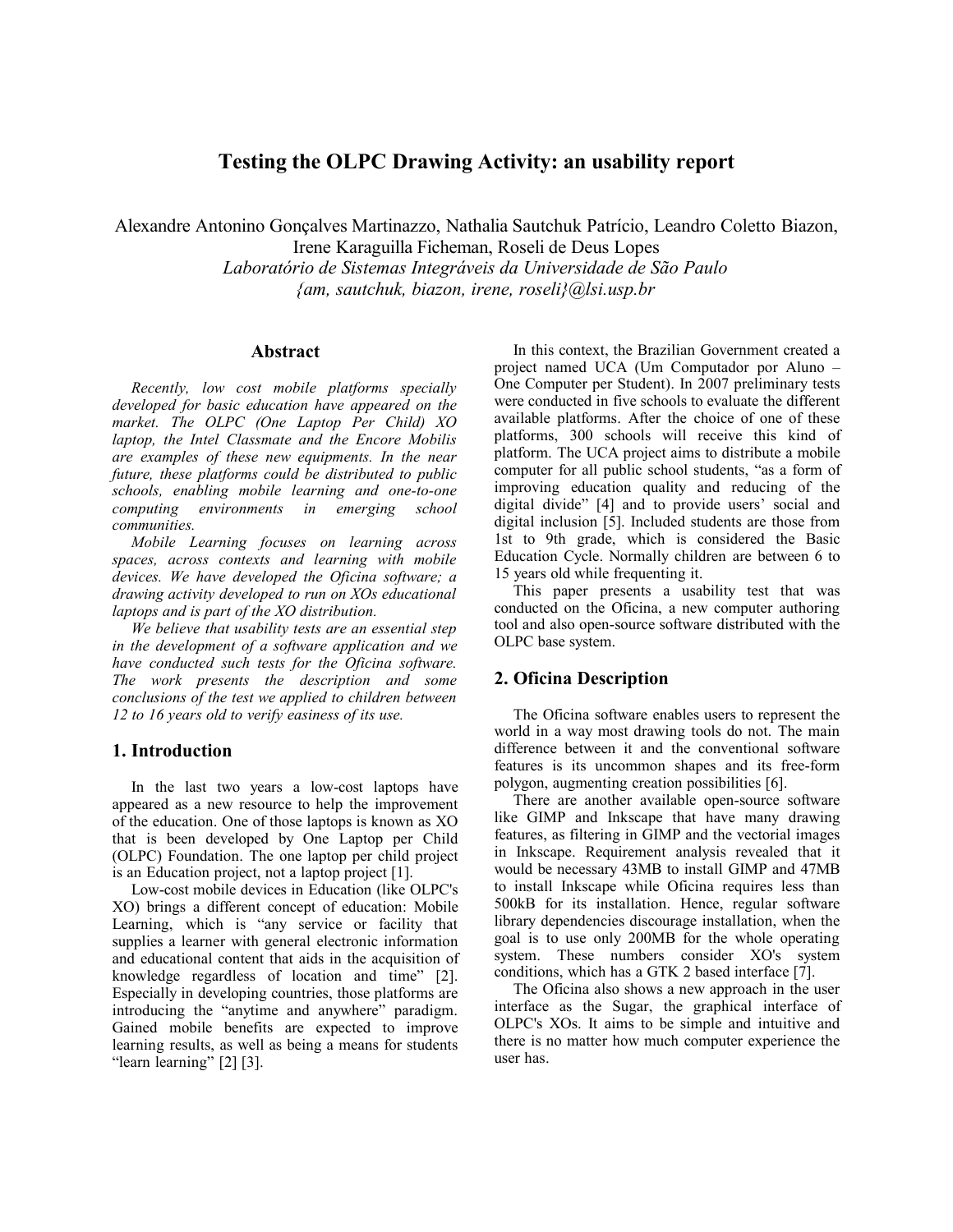### **3. Interface Concepts**

The OLPC team attempted to build from scratch a graphical user interface (GUI) tailored to children's specific needs in learning. Sugar is based on what is called the "Zoom Metaphor" (in opposition to the "Desktop" one), which relates four discrete views in the mesh network: Home, Groups, Neighborhood and Activity. This new metaphor reflects one of the core ideas of the project, the focus on collaboration. When in the appropriate zoom level, children can see whoever shares their network, being able to work with and help one another.

Expression is another key idea. Most of the XO's activities focus on the creation of some type of object (an image, a text, etc.). The presence of activities instead of applications in the laptop is a core concept. This is more than a naming convention; it is an educational paradigm, as "activities are distinct from applications in their foci — collaboration and expression — and their implementation — journaling and iteration" [8].

## **4. Usability Tests**

Usability tests are very important for software development. Some usability engineers believe that usability increases development costs [9], but users do not tolerate difficult designs or slow systems, and they do not want to learn how to use them [10].

It is a very hard task to design for children of all ages [11]. Children may take part in the software development process in four different ways: as technology users, as testers, as informants and as project colleagues [12]. It is also very important to involve some children of the target age group to verify the computer program adequacy for this kind of users [13]. For that, children (in the role of testers) use the prototypes during the software development process, helping the developers to address the reported technical and pedagogical issues.

#### **5. Usability Test Description**

A usability test was done with 6 kids and it took 1 hour. They were working alone in each OLPC XO and 4 observers tracked this group. The observers timed how long the activities took, wrote down additional information about the way children interacted with the interface and helped kids in some key tasks of the test where kids were unable to perform by themselves.

### **5.1. Criteria and organization**

Usability goals were divided in two different groups, depending on what assesses it.

### USABILITY INSPECTION

- Consistency among texts and images;
- Consistency among tool using (tools should work the same way no matter which tool was selected before);
- Legibility on a 7.5-inch screen;
- Good performance.
- FIELD STUDY
	- Intuitive icons and tool names;
	- **•** Creativity stimulation;
	- Easiness of learning;
	- Good performance.

Software performance (in the sense of time response) is an important issue for both groups.

Each kid received a printed list of activities to complete the task. The test was conducted as follows:

- 1. Presentation of the team and the children: so everybody felt comfortable during the test;
- 2. Explanation that the goal was to test the software and not the children, to avoid pressure and frustration;
- 3. Explanation what is the software that it will be tested for the children:
- 4. Pro-test Questionnaire application;
- 5. Usability test application;
- 6. Post-test Questionnaire application.

#### **6. Test results and discussion**

### **6.1 Field test analysis**

The first questionnaire and observers' notes revealed testers' profile. They are students from 6th to 8th grade and are between 12 to 16 years old. They draw often using common materials like paper and pencil, probably due to Arts classes. They also use to browse in the Internet while using the computer, probably for communication purposes, as their later comments during the test seemed to show.

First questionnaire analysis has shown they associate the computer with entertainment. Half of the testers answered multiples uses (mainly entertainment and studies) on computers even though this possibility has not been emphasized during questionnaire application.

The post-test questionnaire revealed kids liked software appearance even being used to the Desktop paradigm. Tool icons and names are intuitive, the associated function looked clear. Observers reported kids performed better when a task was repeated, showing tools were easily learned. It was not possible to assess how good the software is to stimulate creativity; this issue could not be addressed in a short time and with a small group. Observers' notes also pointed to some usability problems:

- Touch pad handling was not intuitive;
- Color selection dialog is not intuitive;